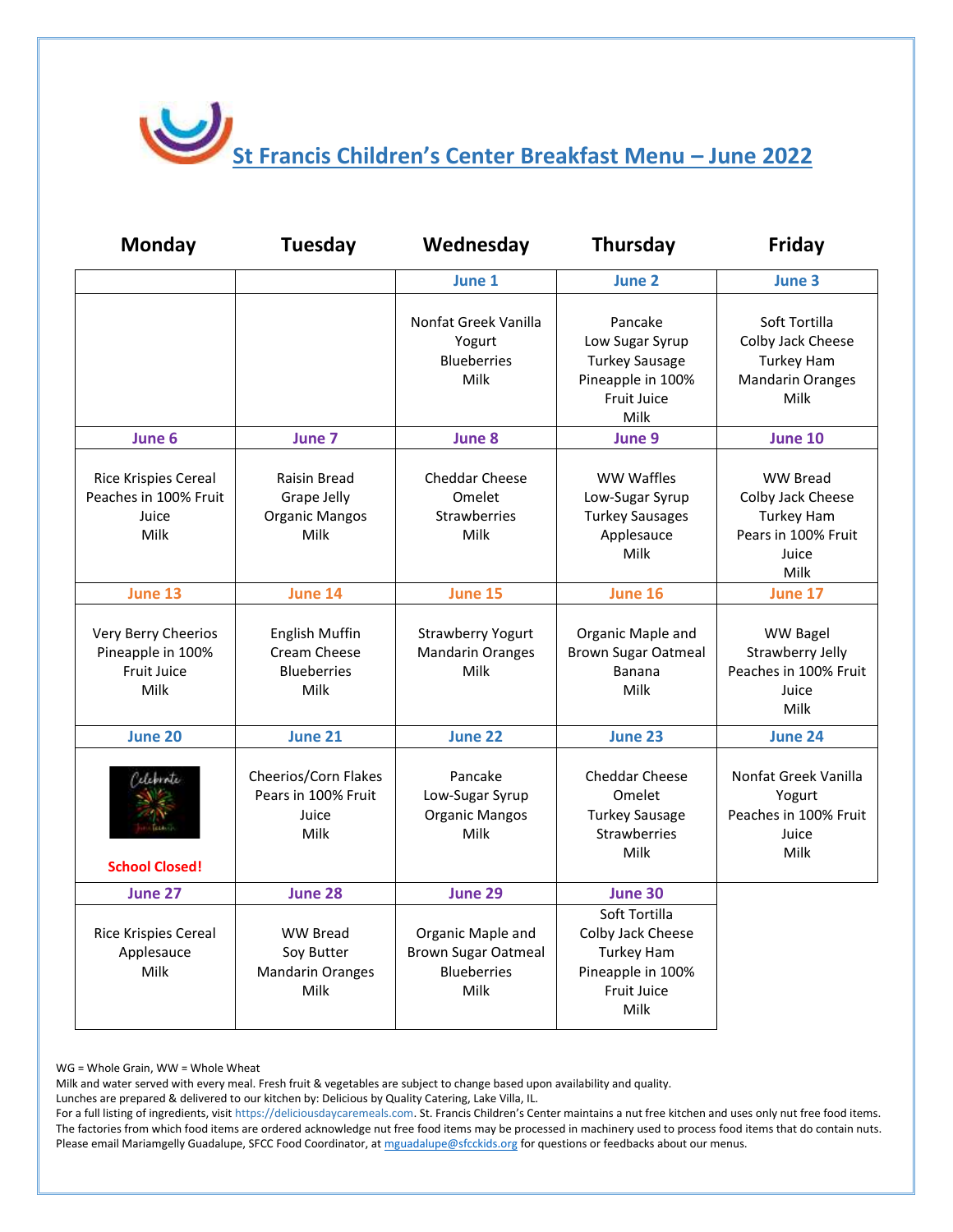

## **St Francis Children's Center Lunch Menu – June 2022**

| Monday                                                                                                                  | Tuesday                                                                                                                                    | Wednesday                                                                                                                             | <b>Thursday</b>                                                                                                                   | Friday                                                                                                               |
|-------------------------------------------------------------------------------------------------------------------------|--------------------------------------------------------------------------------------------------------------------------------------------|---------------------------------------------------------------------------------------------------------------------------------------|-----------------------------------------------------------------------------------------------------------------------------------|----------------------------------------------------------------------------------------------------------------------|
|                                                                                                                         |                                                                                                                                            | June 1                                                                                                                                | June 2                                                                                                                            | June 3                                                                                                               |
|                                                                                                                         |                                                                                                                                            | WG Beef Quesadilla<br>Cauliflower<br>Pine-Melon<br>Milk                                                                               | Italian Meatballs in<br>Marinara Sauce<br>Rotini Pasta<br><b>Butternut Squash</b><br>Pear<br>WG Home-Made<br><b>Bread</b><br>Milk | Cheeseburger<br>Casserole<br><b>Roasted Vegetables</b><br><b>Mixed Melon</b><br>WG Home-Made<br><b>Bread</b><br>Milk |
| June 6                                                                                                                  | June 7                                                                                                                                     | June 8                                                                                                                                | June 9                                                                                                                            | June 10                                                                                                              |
| <b>BBQ Diced Turkey</b><br><b>Steamed Rice</b><br>Peas and Carrots<br>Applesauce<br>WG Home-Made<br>Dinner Roll<br>Milk | Salisbury Meatballs<br>Penne Pasta<br>Green Beans<br>Banana<br>WG Home-Made<br><b>Bread</b><br>Milk                                        | Macaroni and Cheese<br><b>Diced Carrots</b><br>Pear<br>WG Home-Made<br>Bread<br>Milk                                                  | Cheese Ravioli in<br>Marinara Sauce<br>Broccoli<br>Orange<br>WG Home-Made<br><b>Bread</b><br>Milk                                 | Home-Made Cheese<br>Pizza<br>Green Peas<br>Mixed Melon<br>Milk                                                       |
| June 13                                                                                                                 | June 14                                                                                                                                    | June 15                                                                                                                               | June 16                                                                                                                           | June 17                                                                                                              |
| <b>Baked Mostaccioli</b><br><b>Diced Carrots</b><br>Applesauce<br>WG Home-Made<br><b>Bread</b><br>Milk                  | <b>Chicken Nuggets</b><br>Home-Made Ketchup<br><b>Mashed Potatoes</b><br><b>Broccoli</b><br>Banana<br>WG Home-Made<br><b>Bread</b><br>Milk | Chicken Nachos<br>Shredded Cheddar<br>Cheese<br>Sour Cream<br><b>Roasted Peppers</b><br>Mixed Melon<br>WG Corn Tortilla Chips<br>Milk | <b>Chicken Fried Rice</b><br>Cauliflower<br>Orange<br>WG Home-Made<br><b>Bread</b><br>Milk                                        | Cheese Ravioli in<br>Marinara Sauce<br><b>Green Peas</b><br>Apple<br>WG Home-Made<br><b>Bread</b><br>Milk            |
| June 20                                                                                                                 | <b>June 21</b>                                                                                                                             | June 22                                                                                                                               | June 23                                                                                                                           | June 24                                                                                                              |
| eleprote<br><b>School Closed!</b>                                                                                       | Macaroni and Cheese<br><b>Brussel Sprouts</b><br>Banana<br>WG Home-Made<br>Bread<br>Milk                                                   | Turkey w/Country<br>Gravy<br>Penne Pasta<br>Green Beans<br>Honeydew<br>WG Home-Made Corn<br><b>Bread</b><br>Milk                      | <b>Beef Tacos</b><br>Shredded Lettuce<br>Shredded Cheddar<br>Cheese<br>Cauliflower<br>Apple<br>WG Soft Tortilla<br>Milk           | WG Home-Made<br>Turkey Pepperoni and<br><b>Cheese Pizza</b><br><b>Broccoli</b><br>Mixed Melon<br>Milk                |
| June 27                                                                                                                 | June 28                                                                                                                                    | June 29                                                                                                                               | June 30                                                                                                                           |                                                                                                                      |
| <b>Baked Beef</b><br>Mostaccioli<br>Sauteed Cabbage<br>Orange<br>WG Home-Made<br><b>Bread</b><br>Milk                   | Turkey and Gravy<br><b>Steamed Rice</b><br><b>Green Peas</b><br>Banana<br>WG Home-Made<br>Dinner Roll<br>Milk                              | WG Beef Quesadilla<br>Cauliflower<br>Pine-Melon<br>Milk                                                                               | Italian Meatballs in<br>Marinara Sauce<br>Rotini Pasta<br><b>Butternut Squash</b><br>Pear<br>WG Home-Made<br><b>Bread</b><br>Milk |                                                                                                                      |

WG = Whole Grain, WW = Whole Wheat

Milk and water served with every meal. Fresh fruit & vegetables are subject to change based upon availability and quality.

Lunches are prepared & delivered to our kitchen by: Delicious by Quality Catering, Lake Villa, IL.

For a full listing of ingredients, visit https://deliciousdaycaremeals.com. St. Francis Children's Center maintains a nut free kitchen and uses only nut free food items. The factories from which food items are ordered acknowledge nut free food items may be processed in machinery used to process food items that do contain nuts. Please email Mariamgelly Guadalupe, SFCC Food Coordinator, a[t mguadalupe@sfcckids.org](mailto:mguadalupe@sfcckids.org) for questions or feedbacks about our menus.